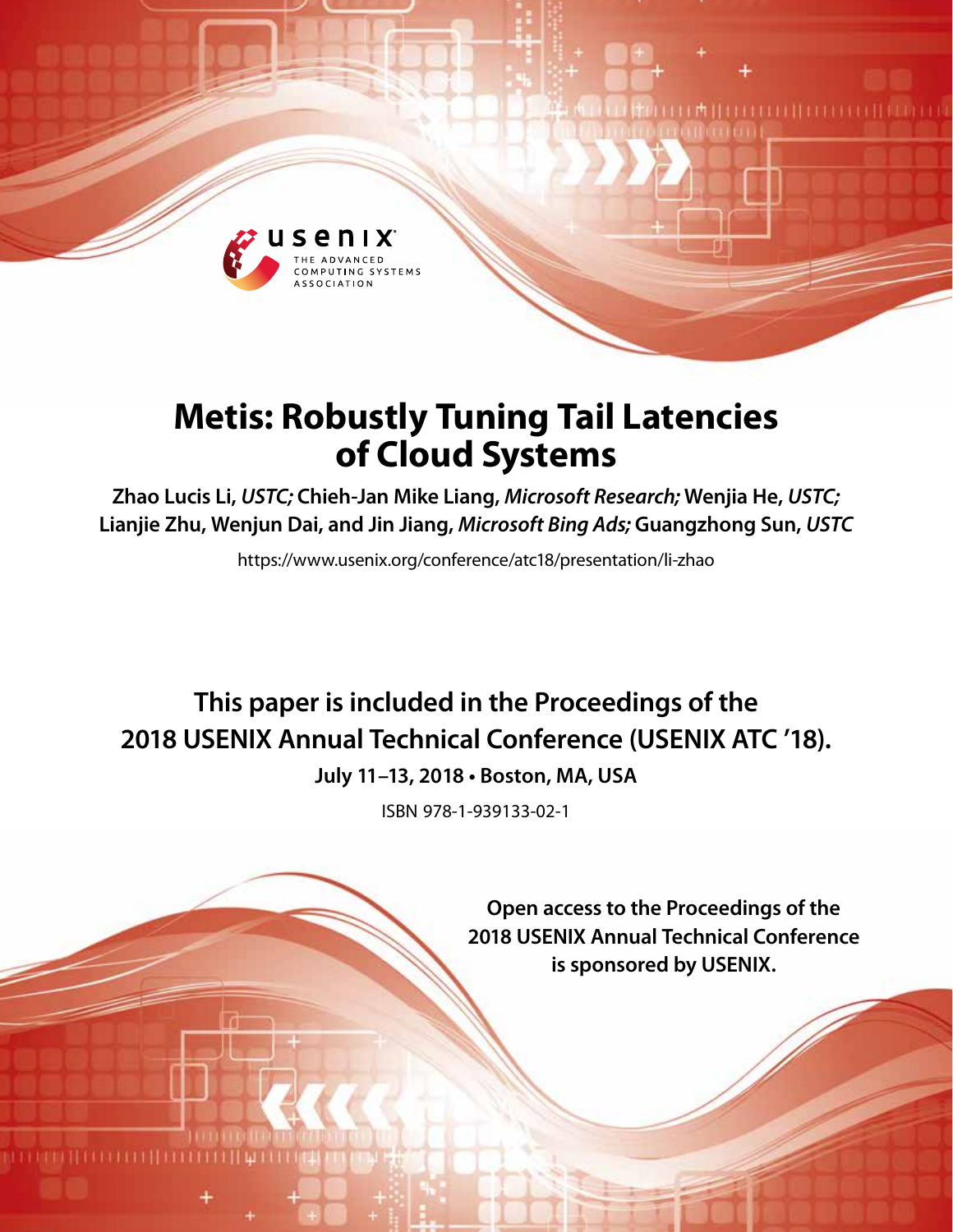# Metis: Robustly Optimizing Tail Latencies of Cloud Systems

Zhao Lucis Li<sup>\*‡</sup> Chieh-Jan Mike Liang<sup>‡</sup> Wenjia He<sup>\*‡</sup> Lianjie Zhu<sup>∘</sup> Wenjun Dai° Jin Jiang◦ Guangzhong Sun? ?*USTC* ‡*Microsoft Research* ◦*Microsoft Bing Ads*

#### Abstract

Tuning configurations is essential for operating modern cloud systems, but the difficulty arises from the cloud system's diverse workloads, large system scale, and vast parameter space. Building on previous space exploration efforts of searching for the optimal system configuration, we argue that cloud systems introduce challenges to the robustness of auto-tuning. First, performance metrics such as tail latencies can be sensitive to nontrivial noises. Second, while treating target systems as a black box promotes applicability, it complicates the goal of balancing exploitation and exploration. To this end, Metis is an auto-tuning service used by several Microsoft services, and it implements customized Bayesian optimization to robustly improve auto-tuning: (1) diagnostic models to find potential data outliers for re-sampling, and (2) a mixture of acquisition functions to balance exploitation, exploration and re-sampling. This paper uses Bing Ads key-value store clusters as the running example – compared to weeks of manual tuning by human experts, production results show that Metis reduces the overall tuning time by 98.41%, while reducing the 99-percentile latency by another 3.43%.

#### 1 Introduction

For many web-scale cloud systems, main evaluation metric is tail latencies (e.g., 99 and 99.9-percentile latencies) of serving a request [\[9\]](#page-12-0). While tail latencies seem rare, the probability of a user request experiencing the tail latency in an end-to-end system can be high, especially that most web-scale applications employ a multistage architecture. Imagine a web-scale application with a five-stage processing pipeline, the probability of a request encountering 99-percentile latency at least is ∼5%. Furthermore, tail latencies can be more than 10 times higher, as compared to the average latency [\[9\]](#page-12-0).

Recently, advances in machine learning have spawned strong interests in automating system customizations, where auto-tuning system configuration of parameters is a popular scenario [\[2,](#page-12-1) [3,](#page-12-2) [20\]](#page-12-3). Notably, cloud systems exhibit two motivating characteristics for auto-tuning. First, the overhead of operating cloud systems is increasingly larger, due to the increasingly more dynamic and variable system workloads, and the scale of modern cloud systems. In many read-intensive web applications such as news sites and advertisement networks, data queries are tied to end-user personal interests and current contexts, which can exhibit temporal dynamics. Furthermore, even within one cloud system, there can be several components that individually impose different data requirement and handle different types of meta data and user data. Second, as cloud systems become more complicated, both design space and parameter space grow significantly. The optimal system configuration is beyond what human operators can efficiently and effectively reason about, and the cost to naïvely benchmark all possible system configurations is exorbitant.

Bayesian optimization (BO) with Gaussian process (GP) has emerged as a powerful black-box optimization framework for system customizations [\[2,](#page-12-1) [3,](#page-12-2) [19\]](#page-12-4). Mathematically, we model the configuration-vs-performance space by regressing over data points already collected, i.e., system configurations benchmarked. And, this regression model allows us to estimate the global optimum, or the best-performing system configuration. While collecting more data points can improve the regression model, benchmarking one system configuration of parameters can be time-consuming due to system warm-up and stabilization. Fortunately, BO offers a way to iteratively build up the training data by suggesting system configurations to benchmark, with the goal to maximally

Chieh-Jan Mike Liang is the corresponding author. This work was done when Zhao Lucis Li and Wenjia He were interns at Microsoft Research.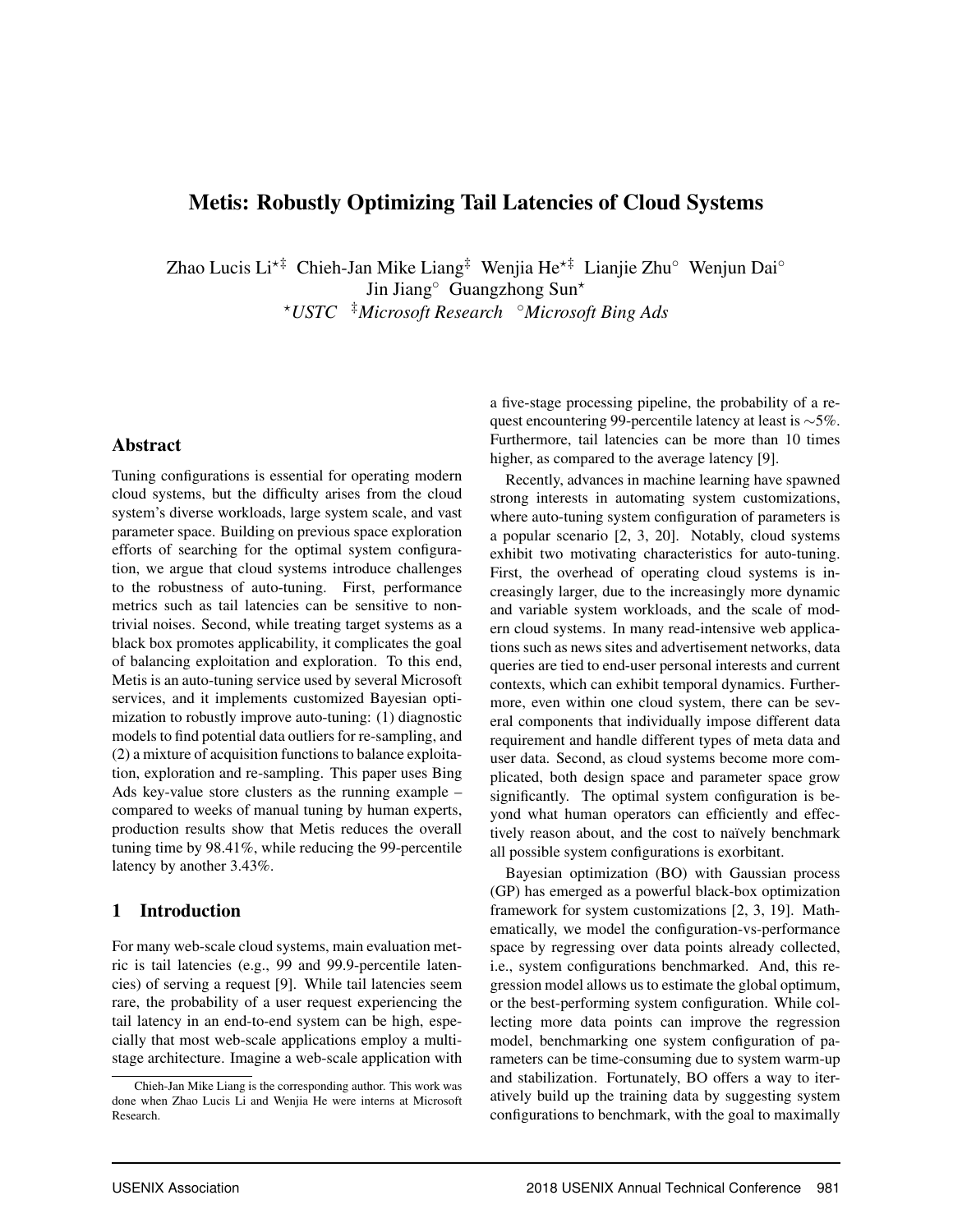improve the regression model accuracy.

# 1.1 Contributions

In this paper, we report the design, implementation, and deployment of *Metis*, an auto-tuning service used by several Microsoft services for robust system tuning. While Metis is inspired by previous efforts to leverage BO to train the GP regression model, we address the following factors to improve the robustness of optimizing system customizations.

First, since the GP regression model is trained with data points from benchmarking some system configurations, how well these data points capture the configuration-vs-performance space's global optimum determines the auto-tuning effectiveness. At the same time, we should avoid unnecessarily over-sampling the space, as system benchmarking can be resource-intensive and time-consuming. To this end, at each iteration, BO's strategy for picking the next system configuration to benchmark should balance *exploitation* (i.e., regions with high probability of containing optimum) and *exploration* (i.e., regions with high uncertainty of containing optimum). Specifically, inadequate exploration reduces the chance of moving away from a local optimum, and inadequate exploitation impacts the efficiency of identifying the global optimum. In contrast to related efforts that rely on simple-to-implement strategies [\[2,](#page-12-1) [3\]](#page-12-2), Metis strongly decouples exploitation and exploration, so that it can independently evaluate each action's expected improvement and anticipated regret.

Second, the theory behind BO and GP mostly assumes the data collection is reasonably noise-free, or susceptible to only the Gaussian noise. Unfortunately, many system performance metrics (e.g., tail latencies) are sensitive to non-Gaussian or unstructured noise sources in the wild, e.g., CPU scheduling and OS updates. In contrast to related efforts [\[2,](#page-12-1) [3\]](#page-12-2), not only does Metis consider exploitation and exploration, but it also weighs the benefit of *re-sampling* existing data points. Key enabler is the diagnostic model that Metis creates to identify potential outliers.

To demonstrate the usefulness of Metis for real-world system black-box optimizations, this paper showcases one of our production deployments as the running example – optimizing tail latencies of Microsoft Bing Ads key-value (KV) stores. We present measurements and experiences from two KV clusters that handle ∼4.14 billion and ∼3.18 billion key-value queries per day, respectively. Compared to weeks of manual tuning by human experts, production results show that Metis reduces the overall tuning time by 98.41%, while reducing the 99 percentile latency by another 3.43%.

#### <span id="page-2-0"></span>2 Background and Motivation

As a black-box optimization service, Metis tunes the configuration of several Microsoft services and networking infrastructure. This section describes one deployment as the running example in this paper – Microsoft Bing Ads key-value (KV) store cluster, *BingKV*. Then, we motivate optimally customizing cloud systems.

#### <span id="page-2-1"></span>2.1 Running Example: *BingKV*

Individual stages of the ads query processing pipeline, e.g., selection and ranking, host separate KV store clusters. Within the cluster, each KV server is responsible for one non-overlapping dataset partition. Therefore, each server can experience different workload, as defined by the frequency distribution and the size distribution of top queried key-value objects. Manually tuning each server is difficult as a cluster can have thousands of servers.

The configuration space consists of parameters of the local caching mechanism, which decides what KV objects should be cached in the in-memory cache or served from the persistent data store. Main evaluation metric is tail latencies of serving key queries after the in-memory cache is full. We describe these parameters and their typical value ranges next.

First, both the recency and frequency distribution are well-known foundation for cache eviction. BingKV supports NumCacheLevels (1 - 10) levels of LRU (Least Recently Used) or LFU (Least Frequently Used) based caches – a cached object can move up a level if it has been queried CachePromotionThreshold (1 - 1,000) times. Since cached objects at higher levels have been queried more than those at lower levels, locality principle implies that they should not be easily evicted. Therefore, we allow NumInevictableLevels (0 - 9) levels to be specified as being inevictable.

Second, many cache designs incorporate a shadow buffer that stores the key only, instead of the entire keyvalue object. BingKV implements a shadow buffer with a capacity of ShadowCapacity (1 - 10) MB, to hold keys with an object size larger than AdmissionThreshold (1 - 1,000) bytes. Then, keys in the shadow buffer are moved to the cache only if they have been queried more than ShadowPromotionFreq  $(1 - 1,000)$  times.

Finally, CacheCapacity (1 - 10,000) specifies the cache capacity (excluding the shadow buffer) in MB, and the dataset partition on each server is divided into NumShards (1 - 64) shards.

# 2.2 Impacts of Suboptimal Configurations

To illustrate impacts of suboptimal configurations, we empirically measure BingKV's 99-percentile latency un-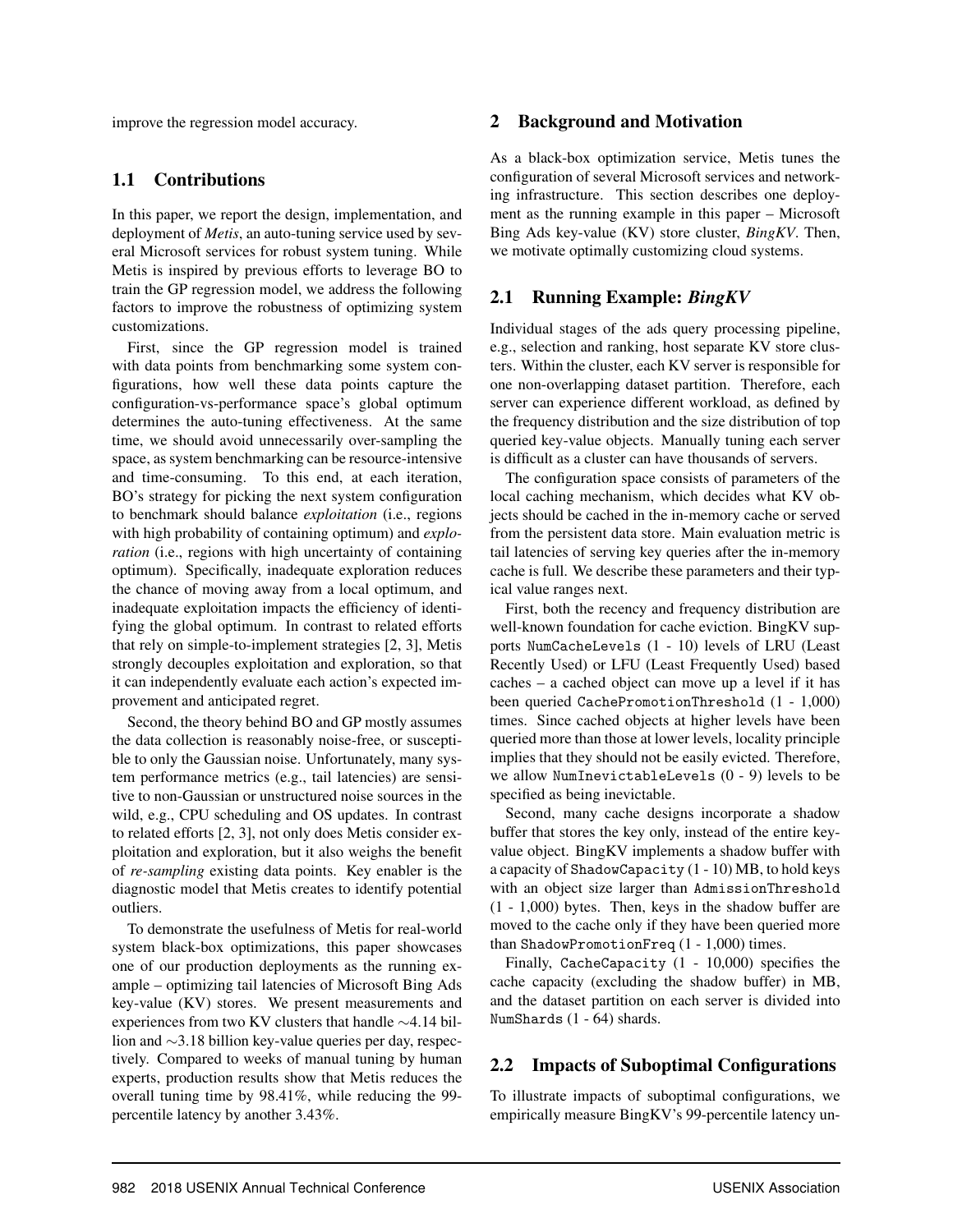<span id="page-3-0"></span>

Figure 1: Motivating example – suboptimal configurations can impact the system performance. We use BingKV as the running example, and compare the tail latency increase with respect to the optimal system configuration.

der different parameter configurations, and quantify the tail latency increase with respect to the best-performing system configuration. Experiments use two 12-day pre-recorded production workload traces of BingKV, *Prod Trace*<sup>1</sup> and *Prod Trace*2, and replay these workload traces to benchmark system configurations.

Suboptimal configurations can happen when system tuning does not consider machine-specific setup. To illustrate, we vary the cache capacity between 32 MB and 512 MB – we find the best-performing configuration (e.g., AdmissionThreshold ranging from 1 to 1,000) for each capacity, and then we compare the latency of the best-performing configuration to 100 configurations uniformly sampled from the parameter space. Results show that the average 99-percentile latency increase can range from 15.34% (for 256-MB cache) to 22.74% (for 512- MB cache), with more than 34.14% increase in the worst case. For *Prod Trace*2, the average 99-percentile latency increase can range from 10.21% (for 32-MB cache) to 13.89% (for 64-MB cache), with more than 13% increase in the worst case.

Suboptimal configurations can also happen when system tuning does not consider temporal dynamics. For each day of *Prod\_Trace*<sub>1</sub>, we compare the bestperforming configuration to that of the other 11 days. Figure [1](#page-3-0) shows that the average 99-percentile latency increase can be as high as more than 5.58% (day 5).

#### 2.3 Strawman Solutions

Manual tuning. Manual tuning can leverage administrators' knowledge and prior experience about the target system. Unfortunately, as modern systems get larger and more complicated, reasoning the system behavior in a high-dimensional configuration space becomes increasingly difficult. Furthermore, real-world workload can have dynamics across machines and time, and manual tuning does not scale. To illustrate this argument, our experience shows that manually tuning a subset of BingKV can take weeks. And, in some cases, it is not

<span id="page-3-1"></span>

Figure 2: Architecture of Metis service.

certain whether the manual tuned configuration is indeed the best-performing one.

Naïve Bayesian optimization. OtterTune [\[2\]](#page-12-1) and CherryPick [\[3\]](#page-12-2) demonstrated the potential of Bayesian optimization in adaptively finding the best-performing configuration for databases and data analytics systems, respectively. Both approaches adopt common BO selection strategies such as Expected-Improvement (EI). While these strategies are easy-to-implement, they do not consider factors impacting the robustness of tuning system customizations: the balance of exploitation and exploration [\[14\]](#page-12-5), and data outliers.

# 3 Our Approach

Given a workload of a system, Metis has the objective of predicting the best-performing configuration by selectively exploring the configuration-vs-performance space. Through system benchmarking, Metis can collect data points that describe system inputs (e.g., system workload and parameter values) and outputs (e.g., performance metrics of interests) for training its model. When Metis does not change its prediction of the bestperforming configuration with additional data points, we say the model has converged. Maximizing the prediction accuracy and minimizing the model convergence time are two evaluation metrics for Metis. The former relates to the auto-tuning correctness, and the latter relates to the service scalability.

This section first outlines the usage flow of Metis. Then, we formulate auto-tuning as an optimization problem, and highlight practical challenges to motivate customizations proposed in subsequent sections.

# 3.1 Architectural Overview

Figure [2](#page-3-1) shows the architecture of Metis containing components for model training and system tuning.

Model training. The Progressive Sampling Engine solves the optimization problem of robustly constructing the predictive regression model, which models the configuration-vs-performance space. Each model corresponds to one performance metric, and the model dimensionality depends on the number of parameters.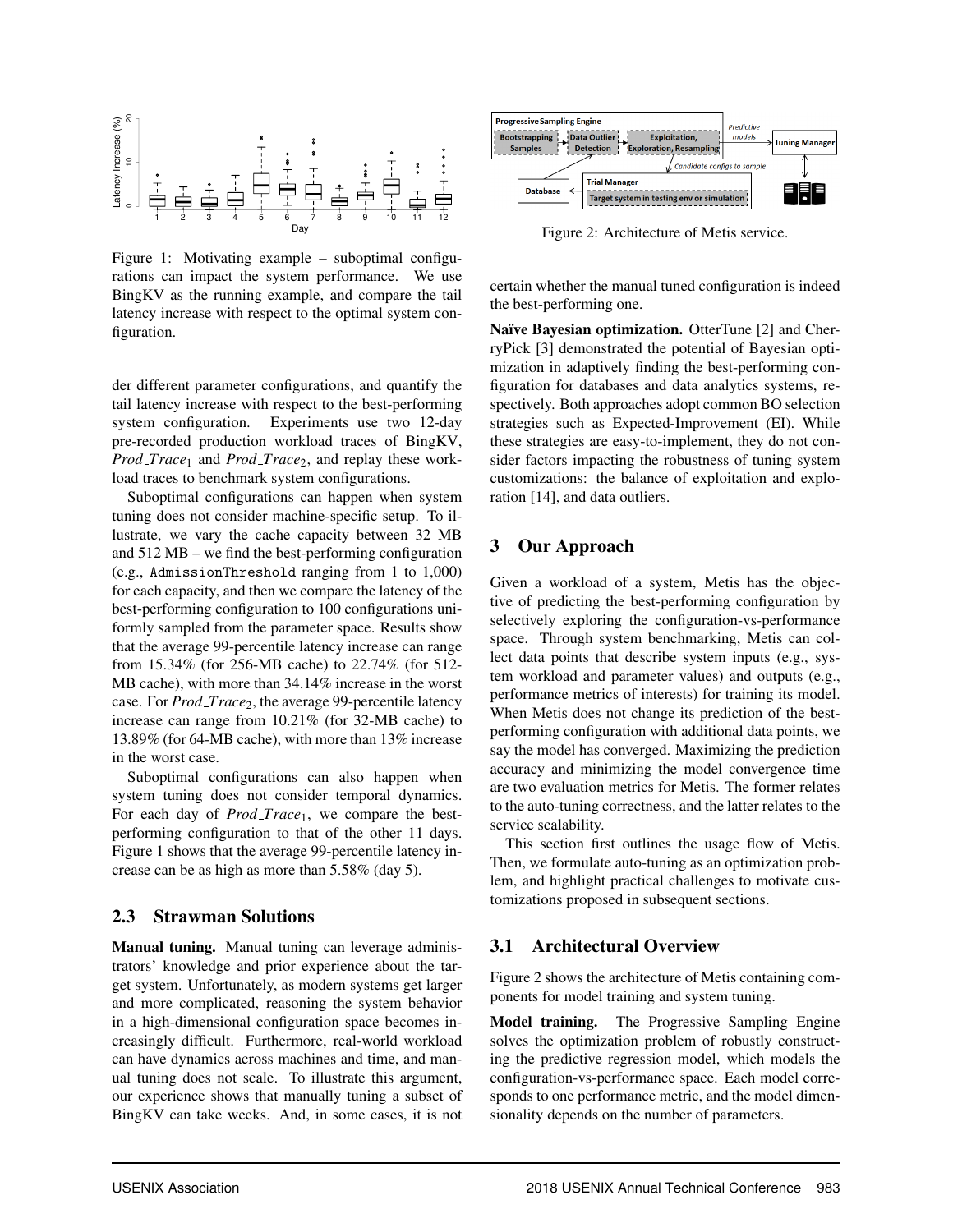Users start by providing the Progressive Sampling Engine their requirements (e.g., parameters and metric of interest) and workload traces (e.g., production or synthesized traces). The engine bootstraps BO by picking a set of system configurations as bootstrapping trials, for the Trial Manager to benchmark. Benchmarking can happen in simulators or real machines. Then, using performance metrics collected as the training data points, the engine picks subsequent system configuration of parameters to benchmark. Ideally, each iteration should improve the regression model's estimation of the space's global optimum. We formulate this iterative process as an optimization problem in the next subsection (c.f. §[3.2\)](#page-4-0).

When a stopping criterion is met, the Progressive Sampling Engine stops collecting more data points, and it outputs the GP regression model trained so far. Stopping criteria can include training time budget and so on. As we show in §[6,](#page-7-0) the system benchmarking time dominates training, rather than the model computation time.

System tuning. The Tuning Manager periodically receives status reports from individual servers of the target system. These status reports contain current workload characterizations and logged performance metrics. If performance degradation is detected (e.g., a significant increase in the tail latency), the Tuning Manager uses the workload characterization to select the nearest regression model. We use DNNs to classify workloads, which minimizes the burden of weighing workload features for classification.

# <span id="page-4-0"></span>3.2 Optimization Problem Formulation

Formally, for a workload *w*, we want to find the *k*dimensional configuration *c* ∗ (representing *k* system parameters), which has the highest probability of being the best-performing configuration, *cw*. The *overall problem objective* is as follows:

$$
c^* = \underset{c \in \text{configs}}{\text{argmax}} \ P(c = c_w \mid w)
$$

Given the *k*-dimensional parameter space can be too large for exhaustive searches, Metis opts the regression model to predict with limited amount of data points collected. While more training data will help reducing the regression uncertainty, the *training objective* should also consider the training overhead:

$$
\begin{array}{ll}\text{minimize} & \sum_{w \in \text{workloads}} (\text{confidence\_interval}(c_w)) \\ & \text{subject to} \sum T(c) \leq T_{budget} \end{array}
$$

 $T(c)$  denotes the time necessary to sample a configuration *c*, and *Tbudget* denotes the maximum amount of time cost allocated for model training.

Predictive regression model formulation. Regression allows Metis to model the expected configuration-vsperformance space, with data points already collected from benchmarking some configurations. The regression model captures the conditional distribution of a target performance metric given a system configuration. We pick Gaussian process (GP) [\[13\]](#page-12-6) as the model, which extends multivariate Gaussian distributions to infinite dimensionality, such that observations for an unsampled data point are assumed to follow a multivariate Gaussian distribution. In other words, assuming a stochastic function *f* where every input *x* has an output  $f(x)$ , each  $f(x)$ is defined as a mean  $\mu$  and a standard deviation  $\sigma$  of a Gaussian distribution.

GP exhibits a number of desirable properties. First, it does not assume a certain mathematical relationship between model inputs and outputs, e.g., the linear relationship. Second, for any *x*, GP can return the expected value of  $f(x)$  and uncertainty (i.e., standard deviation).

Optimization framework. A proven approach to train the GP model is *Bayesian optimization* (BO) [\[17\]](#page-12-7). At each iteration, based on the current GP model, BO selects a system configuration to benchmark next to further train the GP model. The selected configuration is expected to maximally improve the accuracy predicting the global optimum of the configuration-vs-performance space. The logic behind selecting the next trial is implemented by BO's acquisition function, and its design traditionally aims to balance exploitation (i.e., sampling regions with high probability of containing optimum) and exploration (i.e., sampling regions with high uncertainty). The model converges when BO believes that the GP model has sufficiently captured the configuration-vs-performance space global optimum, or the best-performing system configuration in our case.

BO conceptually realizes a form of progressive sampling, and it is suitable for scenarios where collecting system performance metrics of a single trial is resourceintensive or time-consuming (e.g., waiting for a system to warm up and stabilize).

# <span id="page-4-1"></span>3.3 Practical Challenges of Robustness

Running BO with GP requires the following practical considerations for robust system tuning.

Sampling configuration-vs-performance space without strong assumptions on the target system behavior. Given that system behavior can be difficult to be properly reasoned, Metis tries to learn the configurationvs-performance space from selective sampling. In other words, based on system configurations already benchmarked, Metis selects the next system configuration to benchmark, which is expected to maximally improve the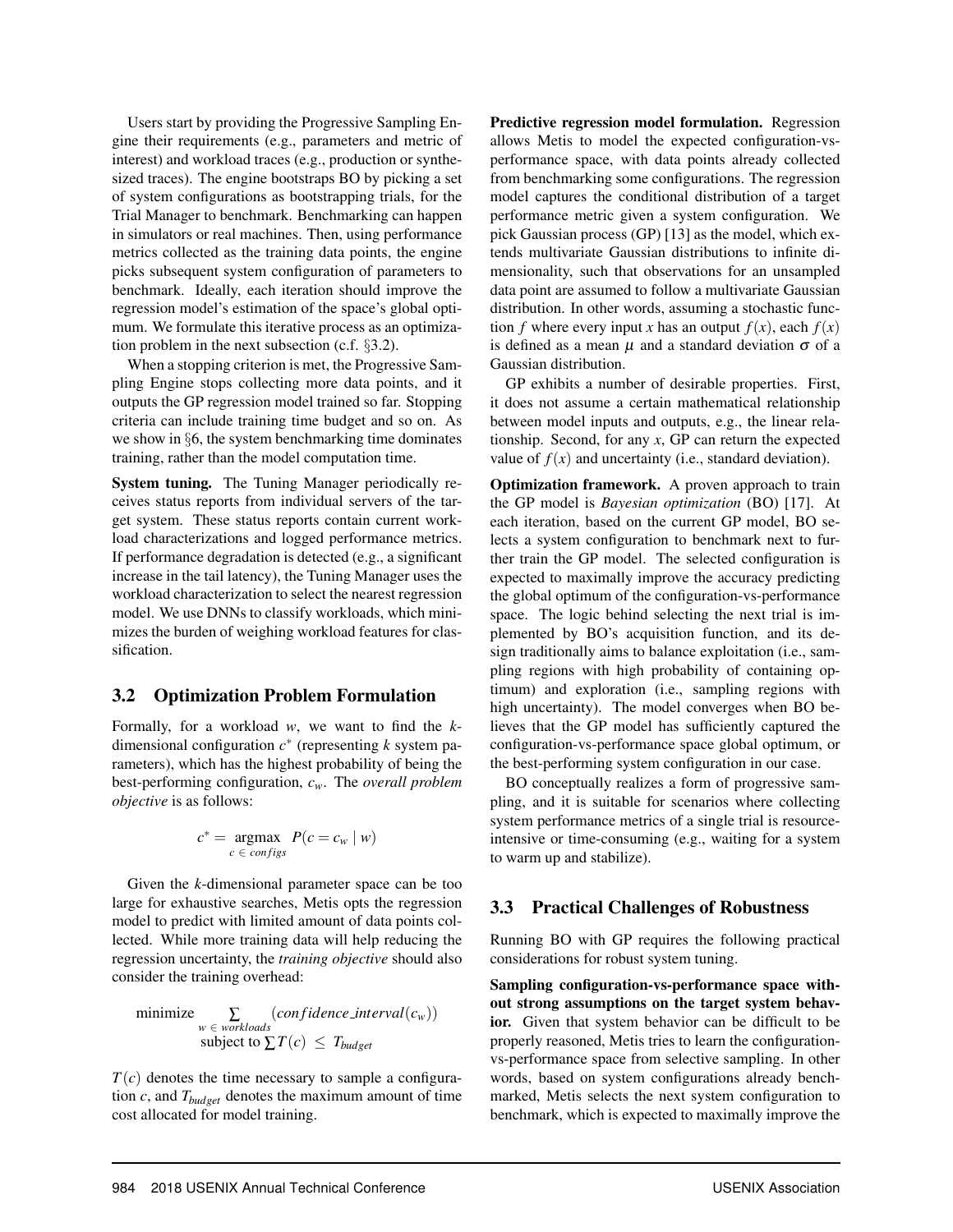regression accuracy. To this end, we believe that existing efforts leave the following two gaps to fill.

First, balancing exploitation and exploration is still a non-trivial problem. Many proposed acquisition functions evaluate the potential improvement of a trial [\[19\]](#page-12-4), and the community has shown their limitations in balancing exploitation and exploration [\[4,](#page-12-8) [17\]](#page-12-7). Expected Improvement (EI) is a widely popular choice of acquisition functions. It improves upon Maximum Probability of Improvement, by estimating the best-case improvement with both the mean and the uncertainty around a sampling point. However, Ryzhov et al. [\[14\]](#page-12-5) showed that EI allocates only O(log *n*) samples to regions that are expected to be suboptimal, where *n* is the total number of trials. In other words, *n* needs to be significantly large for EI to balance exploitation and exploration.

Second, bootstrapping trials refer to the set of sampling points to initialize BO. Since BO decides the next trial with the GP model trained with past trial data points, prior data samples can influence how BO expects the posterior expectation to be. The main requirement for selecting bootstrapping trials should be exploration. Random sampling is a simple approach to pick bootstrapping trials, but it requires a large amount of sampling points to ensure coverage [\[12\]](#page-12-9). This is not ideal for timeconsuming trials, where some systems need time to stabilize (e.g., system cache warm-up).

Handling non-Gaussian data noise. Most theoretical work on BO with GP assumes the trial data collected are noise-free (i.e., perfectly reproducible experiments), or susceptible to only the Gaussian noise [\[17\]](#page-12-7). Unfortunately, many system metrics such as tail latencies are sensitive to a wide range of noise sources in the real world, ranging from background daemons, local resource sharing, networking variability, etc. This is different from reproducible metrics such as classification accuracy. Since real-world data noise sources can be heterogeneous and non-trivial to model, the auto-tuning service should consider the benefits of removing potential outliers.

#### 4 Improving Auto-Tuning Robustness

Given the challenges discussed in §[3.3,](#page-4-1) we now discuss our customizations to Bayesian optimization to improve tuning robustness.

# 4.1 Bootstrapping Trials

To select sampling points to bootstrap Bayesian optimization for a given workload, Metis exercises Latin Hypercube Sampling (LHS) [\[12\]](#page-12-9). LHS is a type of stratified sampling. According to some assumed probability distribution, LHS divides the range of each of *M* parameters into *I* equally probable intervals, and randomly selects only *one* single data point from each interval. Since each interval of each parameter is selected only once, the number of bootstrapping trials chosen by LHS is exactly *I*, regardless of *M*. Furthermore, the maximum number of possible combinations for bootstrapping trials is only  $(\prod_{i=0}^{I-1} I - i)^{M-1} = (I!)^{M-1}.$ 

LHS offers several desirable properties for bootstrapping Bayesian optimization. First, it has been shown that, compared to random sampling, stratified sampling can reduce the sample size required to achieve the same conclusion [\[12\]](#page-12-9). Second, compared to another well-known stratified sampling technique, Monte Carlo, LHS allows one to obtain a stable output with less samples [\[7\]](#page-12-10). And, while quasi-Monte Carlo can be an alternative approach, its output is a low discrepancy sequence which is not random, but uniformly deterministic [\[6\]](#page-12-11). Third, as LHS does not control the sampling of combinations of dimensions, the number of samples picked LHS is agnostic to the dimensionality of the parameter space.

A well-known concern of LHS is that it may exhibit a higher memory consumption, in order to keep track of parameter intervals that have already been sampled. However, we note that only a few sampling points are necessary to bootstrap Metis, and our current running system sets *I* to be 5.

#### 4.2 Customized Acquisition Function

After obtaining bootstrapping sampling trials with LHS, Metis then runs Bayesian optimization to iteratively train the Gaussian process model. At each iteration, BO outputs the system configuration that is expected to offer the most improvement to the GP model, in terms of predicting the best-performing system configuration. This output represents the system configuration that Metis should sample in the next iteration of training. To produce this output, Metis customizes the acquisition function to balance three goals: *exploitation*, *exploration*, and *re-sampling*.

Our customized acquisition function works as a mixture of three separate sub-acquisition functions (c.f. §[4.2.1\)](#page-6-0) corresponding to each goal. At each iteration of BO, based on the GP model constructed so far, individual sub-acquisition functions compute the next system configuration to sample to maximize their own goal. Then, the acquisition function evaluates these candidates in terms of the improvement of the expected bestperforming system configuration, and selects the candidate with the highest gain to sample next (c.f. §[4.2.2\)](#page-6-1).

Compared to related efforts, our acquisition function exhibits two differences. First, by introducing resampling as a possible action, we allow Metis to re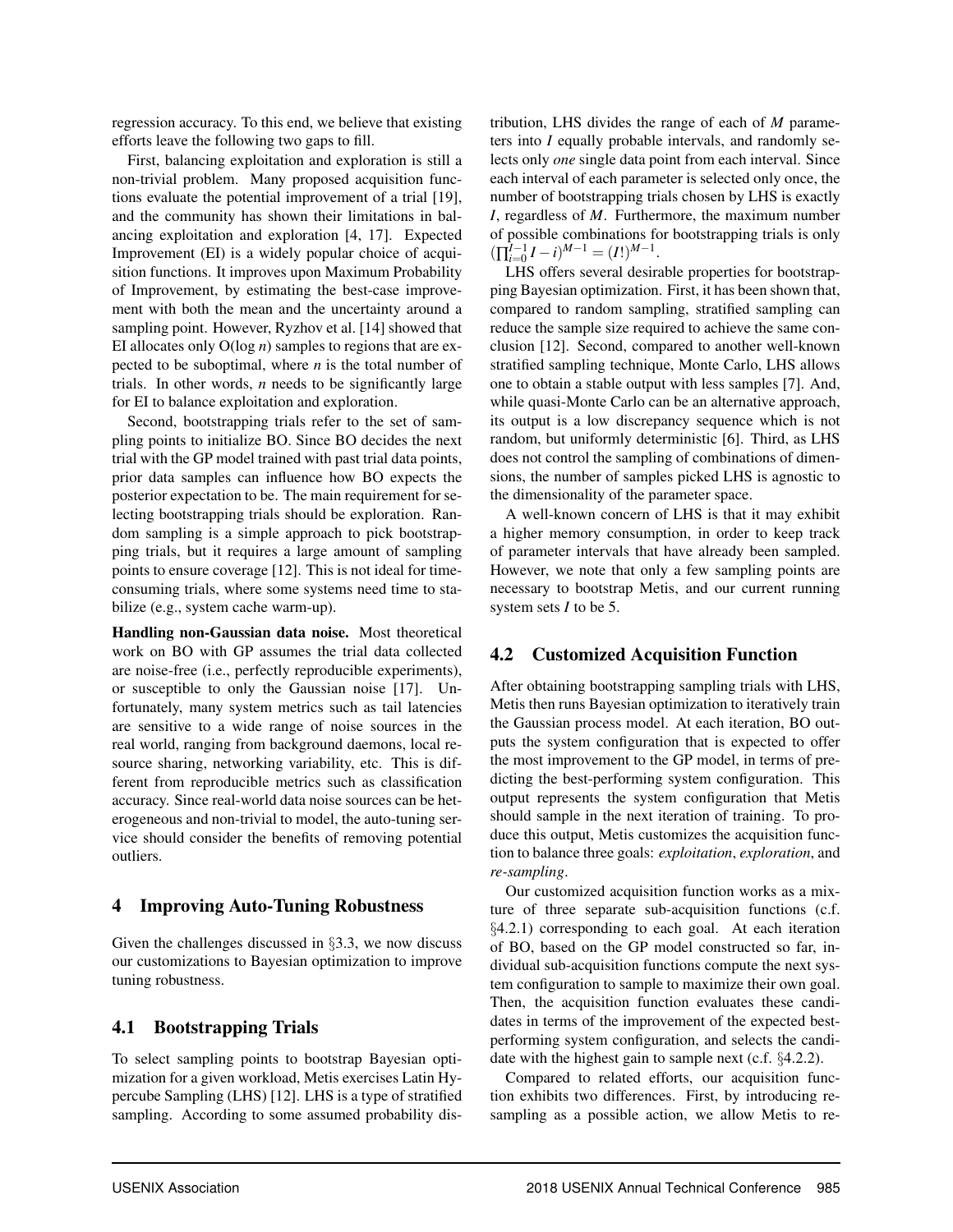sample a trial whose previous results might be susceptible to non-Gaussian noise. Second, Metis decouples all three actions and runs separate acquisition functions for each action. This decoupling allows Metis to independently evaluate the potential information gain and regret aversion from taking each action in the next iteration.

#### <span id="page-6-0"></span>4.2.1 Sub-acquisition functions

Metis decouples exploitation, exploration, and resampling into three separate sub-acquisition functions. Given past trials, each sub-acquisition function outputs a system configuration to maximize its own goal. These system configurations become candidates for the acquisition function.

Exploration. This sub-acquisition function looks for the sampling point whose expected observation would have with the highest uncertainty. Formally, in the GP regression model, this sampling point would exhibit the largest confidence interval.

Exploitation. This sub-acquisition function looks for the sampling point whose expected observation would most likely be the system optimum. While one simple approach is to consider the absolute observation of a sampling point as expected by the GP regression model, its accuracy can be impacted by GP's uncertainty of that sampling point. Therefore, Metis takes an approach inspired by TPE [\[5\]](#page-12-12), and tries to estimate the probability of a sampling point giving near-optimum observation.

The exploitation sub-acquisition function works as follows. It first separates the past trials into two groups: the first group has best observations, and the second group has the rest. Then, we construct two Gaussian mixture models (GMM) to describe each group. With these two GMMs, we can evaluate the likelihood of a system configuration,  $c$ , being in either group, i.e.,  $P_1(c)$ and *P*<sub>2</sub>(*c*). The ratio of these two likelihood, or  $\frac{P_1(c)}{P_2(c)}$ , would give us a score of how likely a sampling point is in the first group, instead of second group.

Re-sampling. This sub-acquisition function looks for outliers in past trials, and suggest trials that should be re-sampled (i.e., system configurations that should be rebenchmarked).

The re-sampling sub-acquisition function works by creating the diagnostic model. To examine a data point, the diagnostic model quantifies the difference between the measured value and the expected value. To do so, the diagnostic model is a GP regression model trained without the examined data point. Then, the diagnostic model can calculate the expected value and 95% confidence interval. If the measured value falls outside the confidence interval, it is probable that the examined data point could be an outlier. The sub-acquisition function repeats the

<span id="page-6-2"></span>

Figure 3: Components of Metis service implementation.

evaluation for all past trials, and it selects the trial that is farthest from the expected confidence interval.

#### <span id="page-6-1"></span>4.2.2 Evaluation of Candidates

Taking sub-acquisition function outputs as candidate configurations, our acquisition function computes their information gain with respect to how the prediction of optimal configuration changes. Conceptually, for each candidate, the GP model bounds the expected observation with a confidence interval. And, the upper and lower bound of this interval can help us estimate the potential information gain (if we were to actually select the corresponding candidate for benchmark).

The acquisition function starts by predicting the currently best-performing system configuration, *ccur best*, and this step searches for the sampling point with the lowest expected observation in the GP regression model. Then, to evaluate a candidate, *ccandidate*, we add its lower-bound confidence interval (i.e., best-case) to the GP regression model, and predict the would-be bestperforming system configuration, *cnew best*. The different between the expected observation of *ccur best* and *cnew best* is the improvement, and 0 if the improvement is negative. Then, we repeat the process for upper-bound confidence interval (i.e., worst-case).

Finally, the acquisition function outputs the *ccandidate* with the highest sum of improvement calculated with the lower-bound and the upper-bound confidence interval.

# 5 Implementation

Figure [3](#page-6-2) illustrates the Metis system components implemented. Our current implementation is in Python, and this language choice allows us to use the popular Scikitlearn library for Gaussian process regression [\[16\]](#page-12-13). We choose the summation of Matern (3/2) and white noise as the covariance kernel [\[19\]](#page-12-4).

Separation of logic and execution. Metis consists of a centralized web service and client stubs that sit on servers hosting the target system. Network communications happen over TCP, and the message format is JSON. Conceptually, the client stub hooks up to the target system,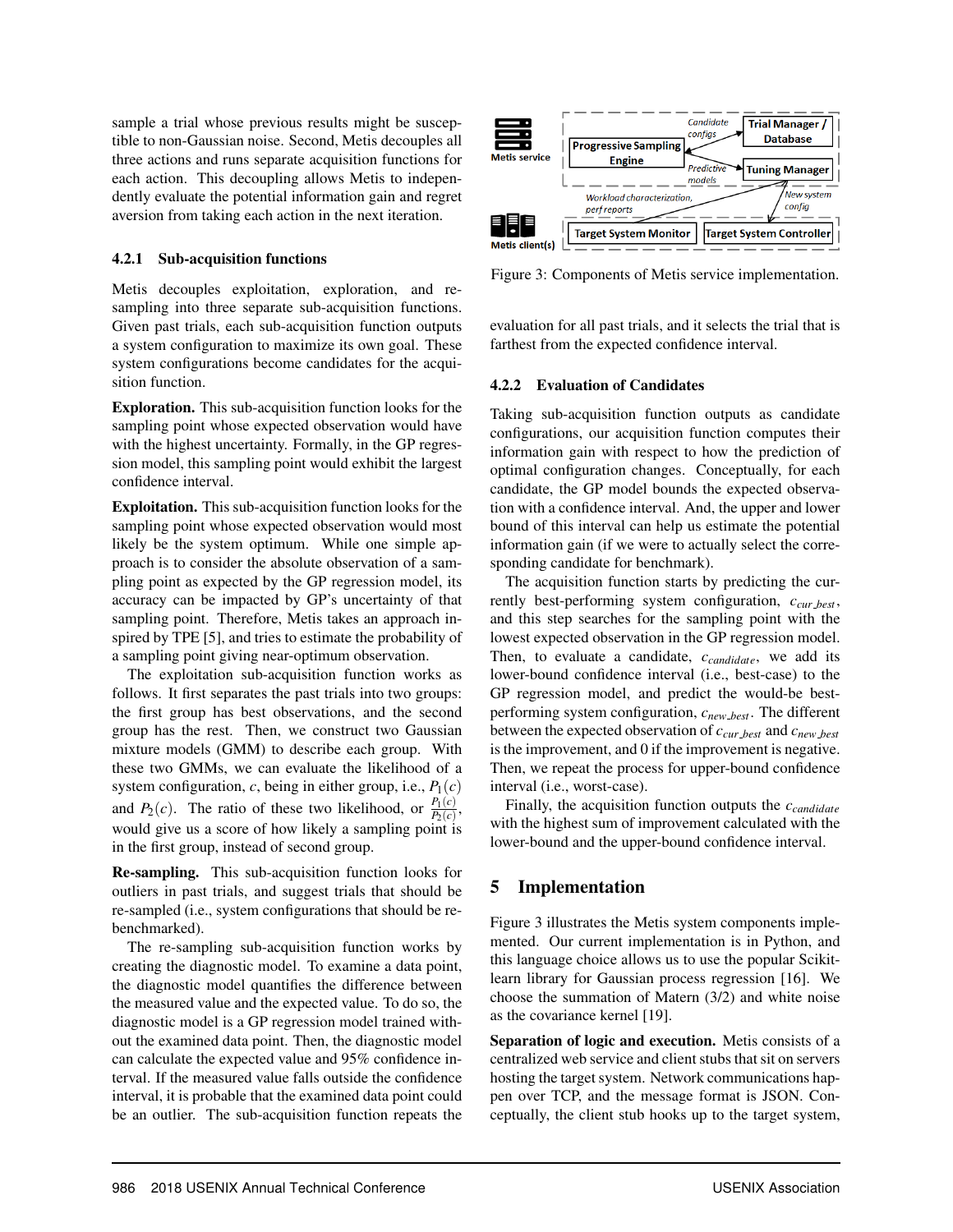and it abstracts away system-specific interfaces and execution from the web services. While an alternative implementation is to place both the logic and execution in a local service on each server, the separation provides several benefits. First, the computation-intensive logic of Metis does not contend for resources on production servers. Second, being centralized, Metis has the global view of all status reports from all servers. This allows Metis to continuously improve the predictive model with new data points.

Metis web service. The web service trains one predictive regression model for each workload trace. And, these traces can be recorded in the production environment, or synthesized with tools such as YCSB [\[8\]](#page-12-14). Trial Manager replays each workload trace in simulators or real servers, and each replay represents one trial benchmarking one selected system configuration. Then, the training dataset consists of system configurations and corresponding performance benchmarks. In the case of BingKV, we built a simulator wrapping the production KV code binaries, to run trials.

From status reports uploaded by client stubs, if Tuning Manager detects that a server is experiencing a performance degradation above some user-specified thresholds (e.g., tail latencies have increased by more than 10% in the last six hours), it computes a new configuration and sends a command to the server's client stub.

Metis client stubs. The client stub deals with systemspecific interfaces, (1) to periodically upload recent system performance measurements and workload characterization, and *(2)* to execute configuration change commands from the web service.

Most web-scale cloud systems already have an extensive logging mechanism for continuous performance monitoring, and Metis client stubs periodically retrieve relevant performance measurements from the same logging mechanism. While different systems have different workload characterization features, these features are either already available in the logging mechanism, or require additional code instrumentation. In the case of BingKV, our workload features are the size and query frequency of the top queried KV objects, and the incoming query traffic rate.

Upon receiving a configuration change command, Metis does not try to aggressively re-configure servers. Instead, it employs a guard time following a reconfiguration to allow the target system to warm up and stabilize. Other than time durations, this guard time can also be values of system states, e.g., cache occupancy.

<span id="page-7-1"></span>

|                | Selection of Configs | Modeling     | DO  |
|----------------|----------------------|--------------|-----|
| Random         | Random               |              | Nο  |
| iTuned $[10]$  | $LHS + EI$           | $BO$ w/ $GP$ | Nο  |
| CherryPick [3] | $Random + EI$        | $BO$ w/ $GP$ | Nο  |
| <b>TPE [5]</b> | $Random + EI$        | <b>GMM</b>   | No  |
| Metis          | LHS + Customized     | $BO$ w/ $GP$ | Yes |

Table 1: This table highlights differences among comparison baselines and Metis. The "DO" column shows whether data outlier removal is considered.

# <span id="page-7-0"></span>6 Evaluation

Our major results include  $- (1)$  compared to baselines, Metis picks better configurations 84.67% of times in the presence of low data noises. *(2)* In the presence of data outliers, Metis has 56.77% more chance of picking better configuration. *(3)* Metis has a faster convergence time in searching for the best-performing configuration.

# 6.1 Methodology

We use the Bing Ads KV store  $(c.f. \S2)$  $(c.f. \S2)$  as the target system. Our testbed machines have two 2.1 GHz CPUs (with 16 cores), 16 GB RAM, and a 256 GB SSD. These machines host the target system binaries, and simulate configurable key-value query arrival rates (or queries per second) for the given workload trace. We log performance metrics with asynchronous I/Os to minimize any artifact introduced by logging.

Datasets and workload traces. We obtained two 12-day key-value query traces, *Prod Trace*<sup>1</sup> and *Prod Trace*2, from two Bing Ads KV store clusters,  $\text{Bing}$ <sub>I</sub> and *BingKV*<sup>2</sup> . These two real-world traces exhibit following characteristics – the average size of top 500 frequently queried KV objects can have a difference up to 9.49% from one week to another, and that of *Prod\_Trace*<sup>1</sup> is approximately two-times larger than *Prod Trace*2.

For more controlled experiments, we also synthesized three workload traces containing ∼0.5 million query requests. Our workload generation tool is based on the Yahoo! Cloud Serving Benchmark (YCSB) [\[8\]](#page-12-14). However, while YCSB considers the key-value frequency distribution, it does not consider the key-value size distribution. To fill this gap, given a list of unique keys from YCSB (sorted in descending order of frequency), we assign key-value sizes according to some distributions. For *Synth Trace*1, *Synth Trace*<sup>2</sup> and *Synth Trace*3, we fix their size distribution to be Zipf, and we generate keys following the frequency distribution of Zipf, normal, and linear. Doing so allows us to examine different size distributions.

Comparison baselines. In addition to random search,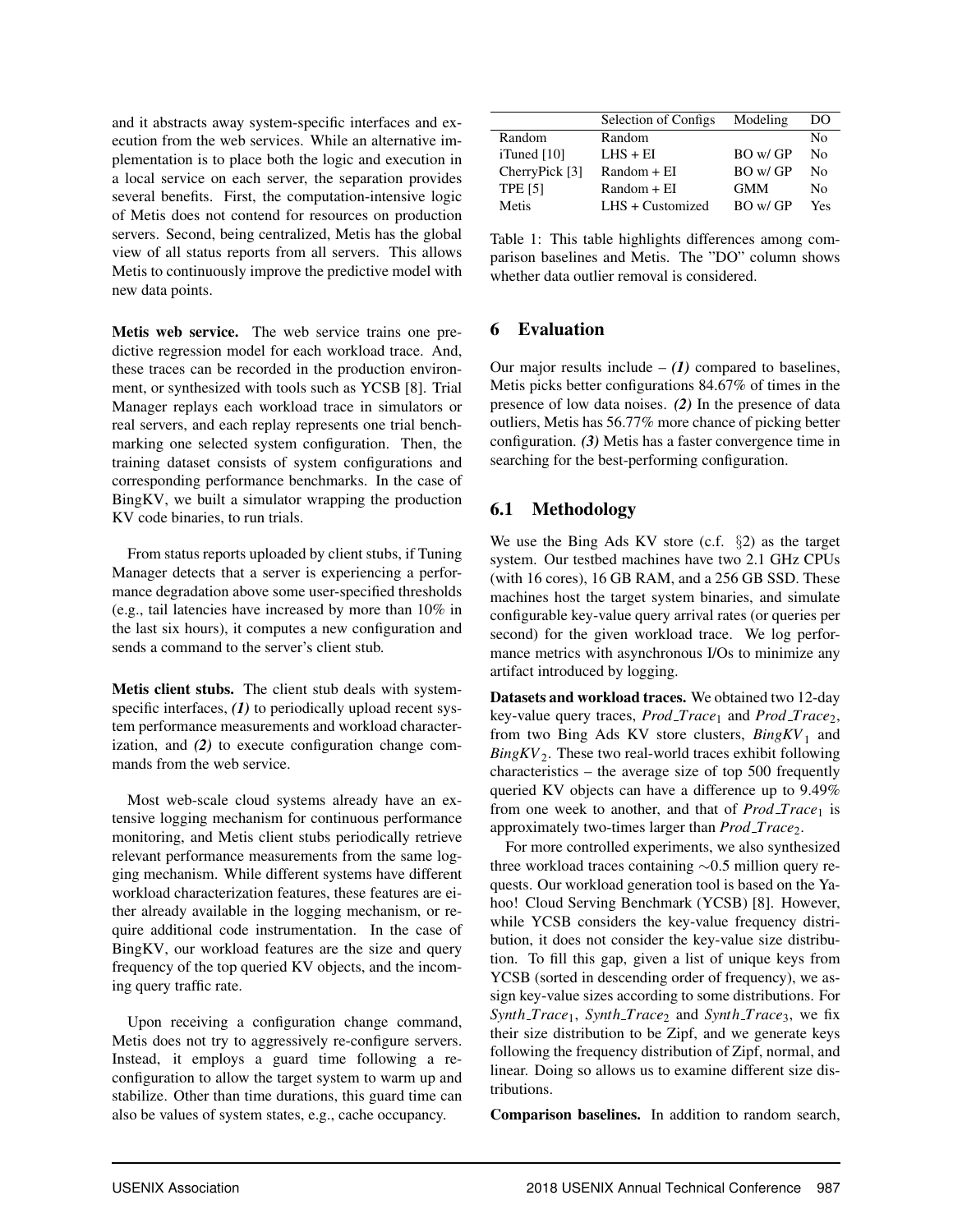<span id="page-8-0"></span>

Figure 4: Chance that each approach picks the best configuration. Each experiment allows each approach to run 25 trials, and we repeat the experiment 30 times.

we take state-of-the-art BO-driven approaches including iTuned [\[10\]](#page-12-15), CherryPick [\[3\]](#page-12-2), and TPE [\[5\]](#page-12-12). We configure these comparison baselines with the recommended setting, e.g., the Matern(5/2) kernel for CherryPick. At each iteration, these approaches output the configuration they expect to have lowest tail latency. Table [1](#page-7-1) lists their differences. For the ground truth, we brute-force all possible configurations for *Prod Trace*1.

# 6.2 Effectiveness of Metis

This section quantifies the likelihood that the system configuration selected by Metis outperforms those of other approaches. This relates to the auto-tuning correctness. We also discuss factors including time budgets (i.e., number of trials allowed) and data outliers.

Metis has a higher chance in picking system configurations that outperforms those of other approaches. Assuming a fixed time budget, we allow each approach to run 25 trials. We then rank approaches by the 99 percentile latency of their expectedly best-performing system configurations. We clean-install the machine to ensure minimal noise in measurements, and evaluate the case of data outliers later in this section. Experiments are repeated 30 times, to compensate for the randomness in some approaches. For random search, we take the best of all 25 trials for evaluation. We note that TPE requires at least 20 bootstrapping trials (from random sampling), and we allocate five bootstrapping trials to CherryPick, iTuned and Metis.

Figure [4](#page-8-0) summarizes results when system benchmarks, or training data, are relatively noise-free. It shows that Metis has a higher chance of picking the winning configuration, i.e., the system configuration that outperforms those selected by comparison baselines. Depending on the synthesized workload trace, Metis can outperform 48.97% (for *Synth Trace*2) to 84.67% (for *Prod\_Trace*<sub>2</sub>) of times.

Furthermore, taking a closer look into cases where Metis failed to win, we note that Metis 99-percentile latency is within 1% of the winner. In addition, Metis ob-

<span id="page-8-1"></span>

Figure 5: Chance that each approach picks the best configuration for *Prod Trace*1, while changing the number of sampling points allowed.

serves the lowest difference of 99-percentile latency to the optimal, on average. This difference is 0.44% for Metis, which is 67.16% lower than CherryPick.

Metis has a faster convergence time than other approaches. Regardless of the parameter tuning approach, the effectiveness in finding the optimal configuration should ideally increase with the number of data points already sampled, or configurations benchmarked. One natural question is how Metis converges to the optimal system configuration, as compared to other approaches. To this end, we try to answer two questions: *(1)* at each iteration, what is the likelihood that Metis selects the system configuration that outperforms those of other approaches? *(2)* how fast does Metis converge to the optimal system configuration?

Figure [5](#page-8-1) shows that the chance for Metis to pick the winning configurations is high at all iteration. We repeat this experiment 30 times, due to the randomness in some approaches. This result is desirable for auto-tuning under limited time budget, as system benchmarks can consume a long time. In addition, the figure shows that, as the number of sampled data points increase, Metis is able to better model the configuration-vs-performance space, which increases the likelihood of picking the winning configuration. Furthermore, looking at configurations that CherryPick and iTuned pick, we observe that they lean towards exploitation. On the other hand, Metis independently evaluates the potential information gain from exploitation and exploration.

Following Figure [5,](#page-8-1) Figure [6](#page-9-0) illustrates how each approach converges to the global optimum of the configuration-vs-performance space. The figure calculates the average 99-percentile latency of selected configurations from 30 repeated experiments. Compared to other approaches, Metis has a faster convergence time, as it is able to benchmark system configurations that would iteratively improve modeling the configurationvs-performance space. We note that the effectiveness of TPE significantly improves after 20 iterations, as its Gaussian Mixture Models require many training data. Fi-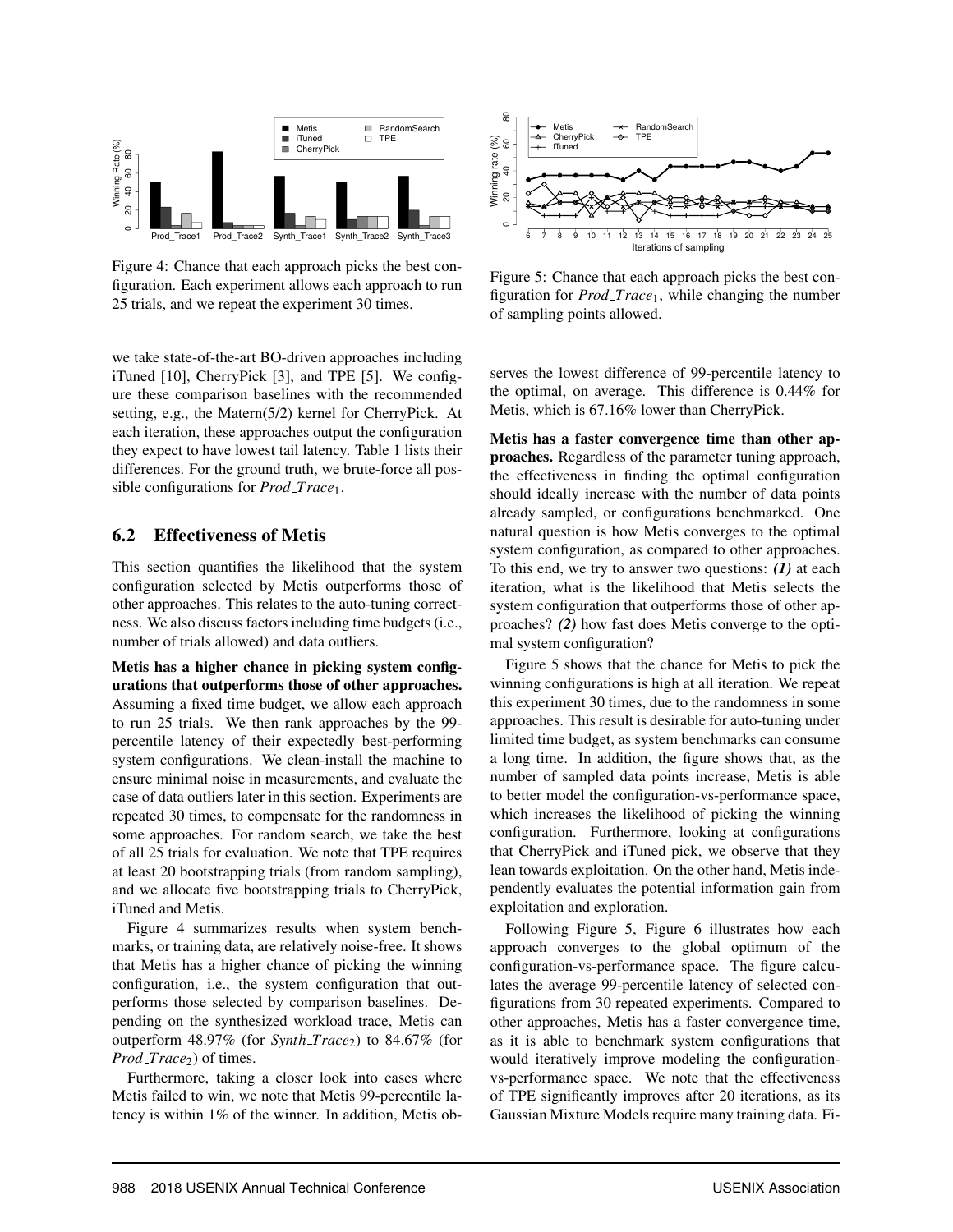<span id="page-9-0"></span>

Figure 6: The search path visualizes the tail latency of system configurations that BO-driven approaches select at each iteration.

<span id="page-9-1"></span>

Figure 7: Chance that each approach picks the winning configuration for *Prod Trace*1. The test machine has intermittent background activities that result in data outliers. The red line marks when Metis has sufficient data points for re-sampling.

nally, we also note that Figure [6](#page-9-0) suggests that iTuned and CherryPick have a higher chance of exploiting local optimum, and thus their acquisition function would require more iterations to find the global optimum.

Metis maintains high chance of picking the winning configuration in the presence of data outliers. Building on the discussion so far, we now demonstrate the robustness of Metis to data outliers. We repeat the previous experiment where we allow each approach to iteratively select 25 trials to benchmark. The machine is a production Bing Ads server, which runs intermittent background activities for software updates, monitoring, and periodic database updates. Resulting noises in the measurement can not reasonably modeled by normal distribution. Unlike comparison baselines, Metis proactively looks for potential data outliers after a sufficient amount of data points is collected, or 10 in our case.

Figure [7](#page-9-1) illustrates that Metis has a higher chance of picking the optimal configuration in the presence of data outliers. The red line shows when Metis stops marking all sampled data points as potential data outliers (due to insufficient data collected). The effectiveness of Metis improves after the red line. The figure also shows the effectiveness of Metis without re-sampling, and removing outliers improves Metis's winning rate by 33.33%.

<span id="page-9-2"></span>

Figure 8: Impact of training data size on the training time of GP models.

#### 6.3 Overhead of Metis

It is known that benchmarking configurations can be time-consuming due to system warm-up and stabilization. Another potential source of overhead is the predictive regression model – both in training and configuration selection. To quantify this overhead, we randomly generate the training data for individual experiment runs, and repeat each experiment 50 times.

Model training time. This is the time for Metis to fit a Gaussian process model over all sampled data points. We note that the community has shown that training the Gaussian process model can exhibit a complexity of  $O(N^3 + N^2D)$  [\[21\]](#page-12-16), where *N* and *D* are the number and the dimensionality of training data points, respectively. This suggests that the number of training data points largely determines the training time. Our goal is to understand whether the training complexity will limit Metis's practicality in the real-world. Figure [8](#page-9-2) shows that the training time increases with the number of sampled data points (for a training data set with a dimension of 20, and parameter values range between 1 and 1,000). When the number of sampled data points increases to 500, the training time reaches 12.33 seconds. However, this training time is still practical in real-world deployments.

Configuration selection time. This is the time for Metis to predict a sampling point that is expected to maximize the given acquisition function. It has been shown that the time complexity for prediction with the Gaussian process model is  $O(N^2 + ND)$  [\[21\]](#page-12-16), where *N* and *D* are the number and the dimensionality of training data points, respectively. When the training data size increases to 500, predicting the observation of an unsampled point takes ∼10.25 msec. This time suggests that the predictive model is feasible for real-world usages.

#### 7 Case Study: BingKV

With a year of Metis operational experience, there are observations and lessons learned from adopting autotuning in Microsoft services. This section presents measurements and experiences from our running ex-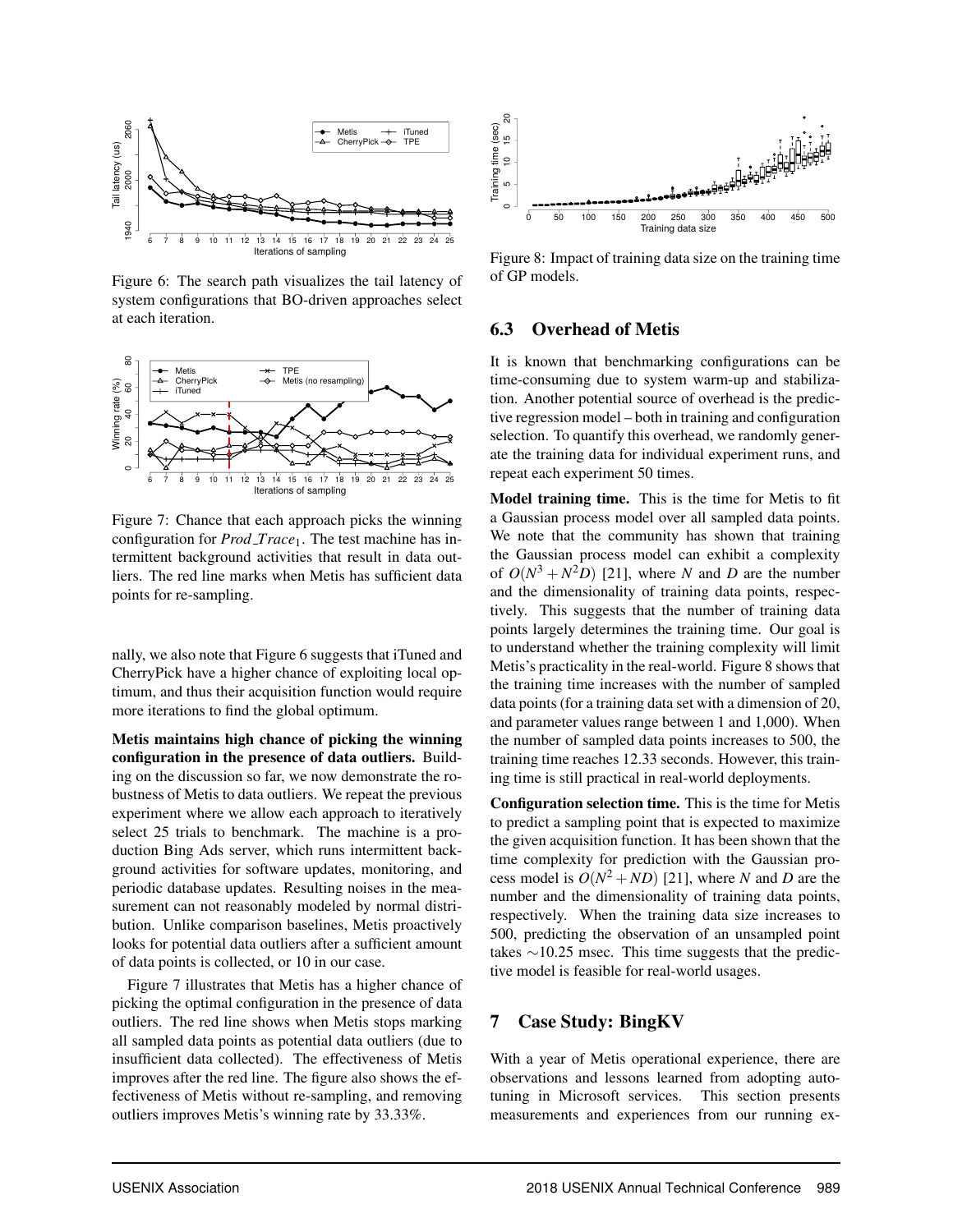<span id="page-10-0"></span>

Figure 9: Performance comparison between the previous LRU-based data store and the Metis-tuned BingKV, based on 14-day hourly performance logs.

ample, Bing Ads KV store clusters (c.f. §[2.1\)](#page-2-1). The KV store evolved from LRU, expert-tuned BingKV, to Metis-tuned BingKV. We study measurements from two KV store clusters –  $\frac{BingKV}{1}$  (∼700 servers handling  $\sim$ 4.14 billion key queries per day) and *BingKV*<sub>2</sub> ( $\sim$ 1,700 servers handling ∼3.18 billion key queries per day). Each server of clusters has an in-memory cache capacity of 512 MB, and an SSD as the persistent data store.

Metis-tuned BingKV reduces the 99-percentile query lookup latency by an average of 20.4%, as compared to LRU. We start by comparing Metis-based KV store with the previously LRU-based KV store, under Bing Ads  $BingKV_1$  production workload. The comparison is based on 14-day hourly logs of the 99-percentile query lookup latency and the cache hit rate (CHR). Figure [9](#page-10-0) presents results for  $BingKV_1$  – Figure [9a](#page-10-0) shows that Metis helps to reduce the 99-percentile latency by 20.4% on average (with a standard deviation of 8.4), and Figure [9b](#page-10-0) shows a CHR improvement of 60.6% (with a standard deviation of 11.7). This translates to a 22.76% reduction in disk I/O reads.

Metis-tuned BingKV reports a 3.43% lower 99 percentile latency, as compared to expert-tuned BingKV. Our human expert is one of the lead programmers for Bing Ads key-value store, with years of experience operating the system. As it is infeasible for the human expert to continuously tune the KV store, this subsection focuses on picking a single best-performing configuration. We note that the human expert did not have any time budget limitations, and manual tuning took about four weeks in a testing environment. The next subsection delves into the system tuning time comparison.

<span id="page-10-1"></span>

| Perf metrics          | <b>Differences</b> |              |
|-----------------------|--------------------|--------------|
|                       | $BingKV_1$         | $BingKV_{2}$ |
| 99-percentile latency | $-2.99\%$          | $-3.43\%$    |
| Cache hit rate        | $2.43\%$           | 0.49%        |

Table 2: Performance comparison of expert-tuned and Metis-tuned BingKV-based data store, under 14-day Bing Ads workloads. Metis-tuned configurations outperform expert-tuned configurations, while reducing the tuning time from weeks to hours.

<span id="page-10-2"></span>

Figure 10: On average, Metis reduces the configuration tuning time by 98.41% for BingKV. For illustration, this figure shows a one-dimensional case of sampling points selected by Metis, as compared to brute-force.

Table [2](#page-10-1) shows that Metis-tuning outperforms humantuning under two weeks of production traffic: *(1)* the Metis-tuned configuration reports a 2.99% and 3.43% lower 99-percentile latency for  $\frac{BingKV_1}{}$  and  $\frac{BingKV_2}{}$ , respectively. *(2)* Metis-tuned configuration reports a 2.43% and  $0.49\%$  higher CHR for  $BingKV_1$  and *BingKV*<sub>2</sub>, respectively.

Metis reduces the overall tuning time by 98.41%, as compared to manual tuning by human experts. While humans are typically guided by intuition based on their knowledge of the system, much of the manual tuning process mostly resembles the random search. In fact, the problem exacerbates as the dimensionality of the parameter space increases, especially in the case where parameters have dependencies. For reference, in one scenario deployment, manual-tuning took about 3 weeks, while Metis-tuning took about 8 hours (including sampling, modeling and prediction).

To illustrate how predictive modeling reduces the tuning time, Figure [10](#page-10-2) shows that Gaussian process regres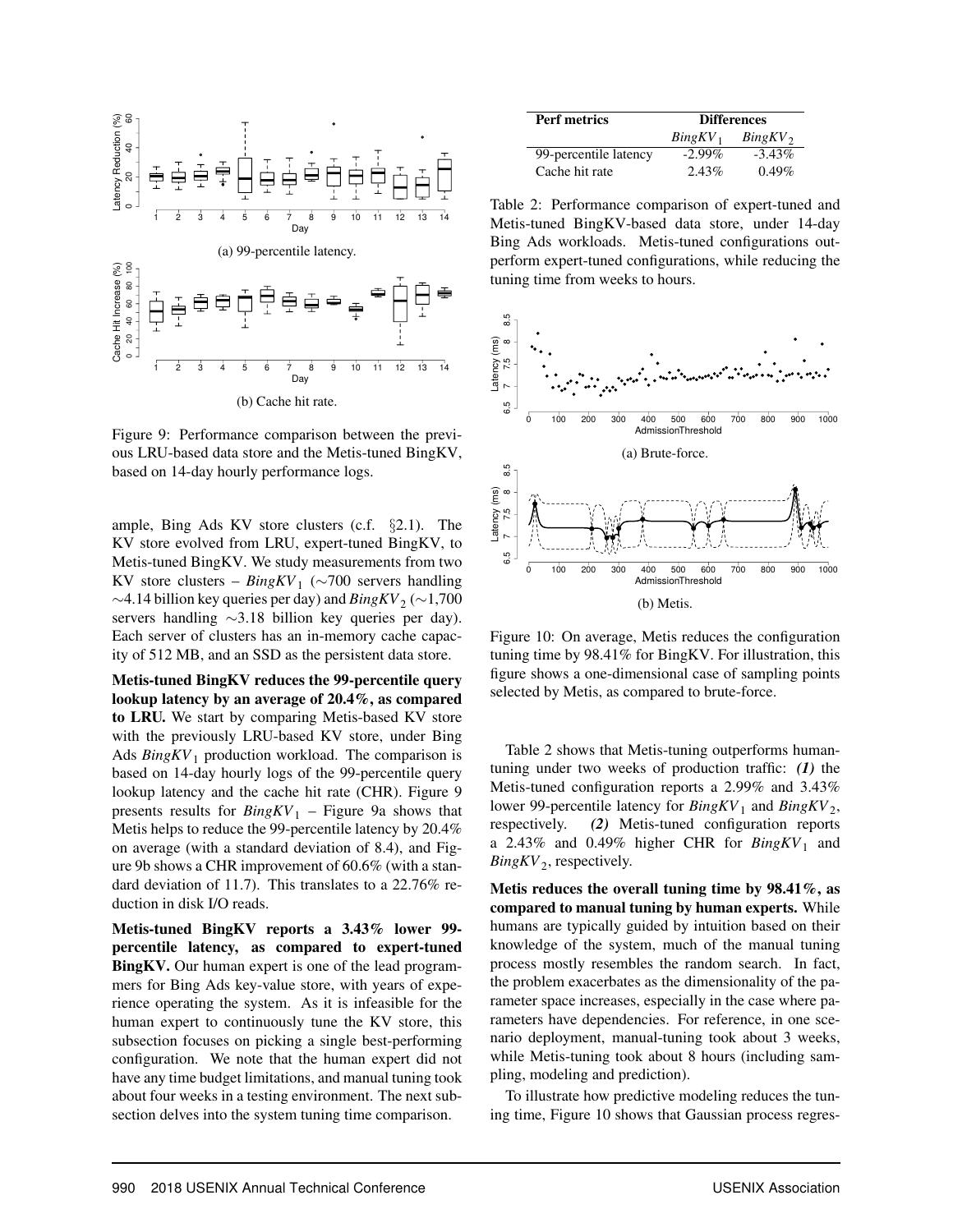sion for a one-dimensional case. GP regression is able to estimate the impact of ShadowAdmissionSize without sampling the entire parameter space. We note that dotted lines in Figure [10b](#page-10-2) mark the 95% confidence interval for each point, which can guide both the space exploration and the stopping criteria. Finally, we note that GP regression operations are negligible as compared to system benchmarking – training typically takes ∼1.02 sec, and predicting the expected value of an unsampled data points takes ∼0.53 msec.

# 8 Related Work

Black-box parameter tuning services. Google Vizier [\[11\]](#page-12-17) is an ongoing research project, and it supplies core capabilities to optimize hyper-parameters of machine learning models across Google. Similar to Google Vizier, SigOpt [\[18\]](#page-12-18) is a startup that tunes hyperparameters of ML models, but little technical details have been disclosed. Google Slicer [\[1\]](#page-12-19) is a sharding service that dynamically generates the optimal resource assignment, but its goals are not parameter space exploration and sampling. Like Metis, BestConfig [\[23\]](#page-12-20) uses stratified sampling. However, it heavily leans towards exploitation, as it assumes a high probability of finding better-performing configurations around the currently best-performing one.

In contrast, Metis focuses on providing a robust autotuning algorithm for cloud systems, and addresses challenges that systems introduce to the optimization problem. Metis has been used to tune parameters of Microsoft services and networking infrastructure.

Parameter tuning with Bayesian optimization. Metis builds on previous efforts that demonstrate the potential of applying Bayesian optimization and Gaussian process to auto-tuning. iTuned [\[10\]](#page-12-15) uses Latin Hypercube Sampling (LHS) to sample the parameter space, and model the parameter space with Gaussian process models. OtterTune [\[2\]](#page-12-1) uses a combination of supervised and unsupervised machine learning methods to reduce the parameter dimension, characterize observed work-loads, and recommend configurations. CherryPick [\[3\]](#page-12-2) follows a similar approach to BO and GP in selecting the best-performing cloud configuration for a given machine learning workload.

TPE [\[5\]](#page-12-12) uses Bayesian optimization with Gaussian mixture model, instead of Gaussian process. It is suitable for cases where there are some dependencies among parameters. However, since TPE trains with a subset of the training data, it needs a larger amount of data to be collected for training effectively. Smart Hill-Climbing [\[22\]](#page-12-21) improves Latin Hypercube Sampling, but the GP-based approach has been shown to outperform [\[10\]](#page-12-15).

Metis introduces customizations to the framework of BO with GP. These include the diagnostic model to find potential data outliers for re-sampling, and a mixture of acquisition functions to balance exploitation, exploration and re-sampling.

# 9 Discussion

We now discuss limitations concerning the applicability of Metis to systems in general.

Support of different system parameter types. Some types of system parameters can be non-trivial to model with regression models – First, categorical parameters take on one of a fixed number of non-integer values such as boolean. Since categorical parameters are not continuous in nature, it can be difficult to model the relationship among possible values. While categorical parameters are out of scope for this paper, our current implementation conceptually treats each categorical value as a new target system. Second, some systems have multi-step parameters, where one single configuration requires the system to go through a specific sequence of value changes for one or more parameters. Metis does not currently support multi-step parameters.

Costs of changing system configurations. Applying configuration changes can incur costs for some systems. First, server reboots might be necessary after a configuration change, thus service interruptions. To handle this case, system administrators can decide to push a configuration change only if the new configuration is predicted to offer a certain level of performance improvement (e.g., 10% latency reduction). Administrators can also bound the cost of reconfiguration, e.g., by performing reconfigurations gradually over time, or by bounding the parameter space exploration by the distance from the current running configuration. Second, mis-predictions can result in system performance degradation. Fortunately, Gaussian Process offers two ways to gain insights regarding uncertainties – GP offers a confidence interval for each prediction, and a log-marginal likelihood score [\[15\]](#page-12-22) to quantify the model fitness with respect to the training dataset.

# 10 Conclusion

This paper reports the design, implementation, and deployment of Metis, an auto-tuning service used by several Microsoft services for robust system tuning. We demonstrate the effectiveness of Metis with controlled experiments and real-world system workloads. Furthermore, real-world deployments show that Metis can significantly reduce the system tuning time.